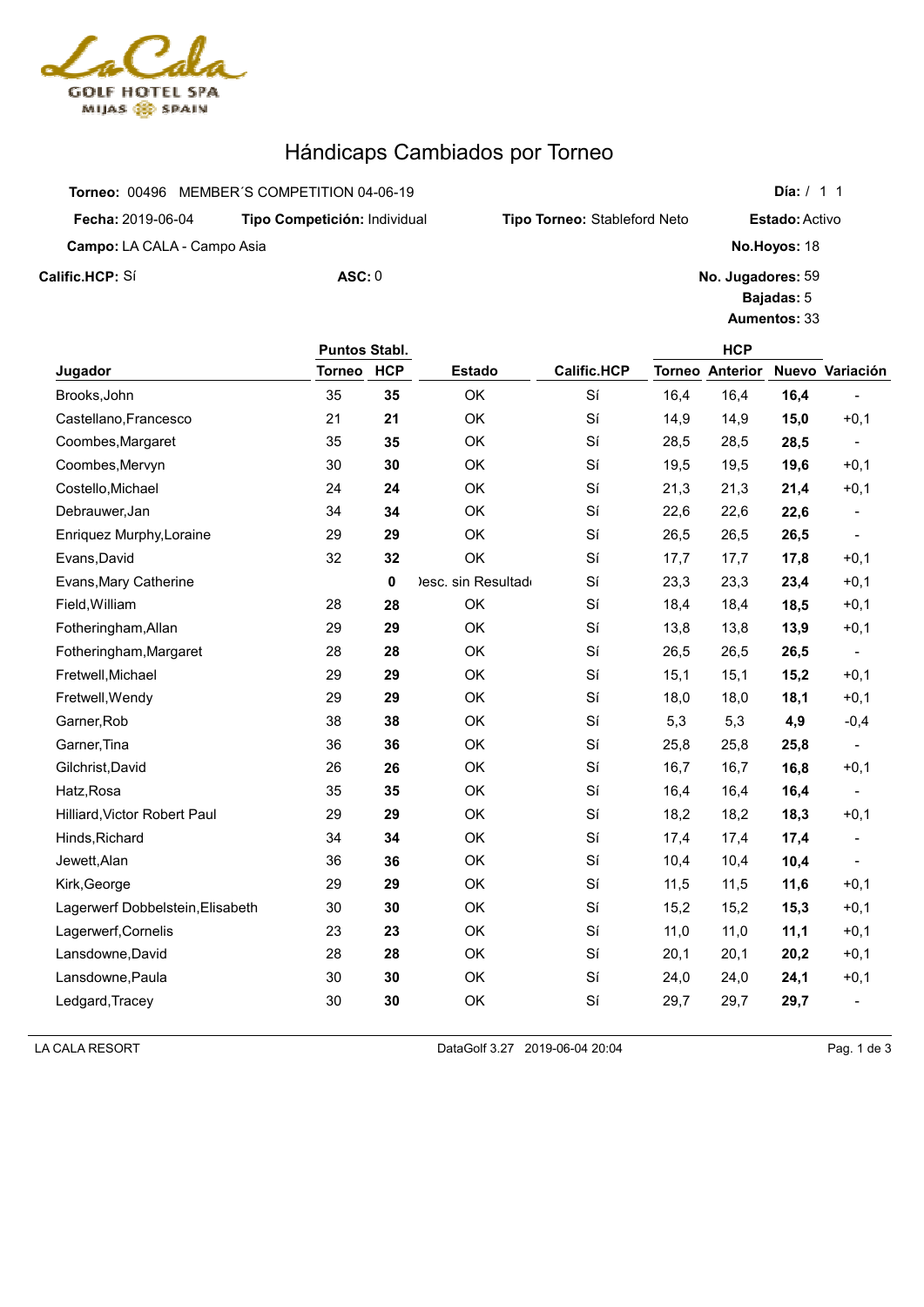

## Hándicaps Cambiados por Torneo

|                                    | Torneo: 00496 MEMBER'S COMPETITION 04-06-19 |                       |
|------------------------------------|---------------------------------------------|-----------------------|
| <b>Fecha: 2019-06-04</b>           | Tipo Competición: Individual                | <b>Tipo Torneo: S</b> |
| <b>Campo:</b> LA CALA - Campo Asia |                                             |                       |
| Calific.HCP: Sí                    | $\text{ASC}: 0$                             |                       |

2019-06-04 **Tipo Competición:** Individual **Tipo Torneo:** Stableford Neto **Estado:** Activo **No.Hoyos:** 18 **No. Jugadores:** 59 **Bajadas:** 5 **Aumentos:** 33

**Día:** / 1 1

|                            | <b>Puntos Stabl.</b> |            |               |                    |      | <b>HCP</b>             |      |                          |
|----------------------------|----------------------|------------|---------------|--------------------|------|------------------------|------|--------------------------|
| Jugador                    | <b>Torneo</b>        | <b>HCP</b> | <b>Estado</b> | <b>Calific.HCP</b> |      | <b>Torneo Anterior</b> |      | Nuevo Variación          |
| Lentelink, Judith          | 33                   | 33         | OK            | Sí                 | 18,8 | 18,8                   | 18,8 |                          |
| Linderborg, Hans           | 31                   | 31         | OK            | Sí                 | 22,4 | 22,4                   | 22,5 | $+0,1$                   |
| Maphar-Massar, Cornelia    | 41                   | 41         | OK            | Sí                 | 11,2 | 11,2                   | 10,1 | $-1,1$                   |
| Marler, Janice             | 35                   | 35         | OK            | Sí                 | 24,2 | 24,2                   | 24,2 |                          |
| Marler, Peter              | 41                   | 41         | OK            | Sí                 | 11,2 | 11,2                   | 10,1 | $-1,1$                   |
| McGarvie, John Campbell    | 37                   | 37         | OK            | Sí                 | 13,9 | 13,9                   | 13,6 | $-0,3$                   |
| McGarvie, Sylvia Elizabet  | 36                   | 36         | OK            | Sí                 | 24,5 | 24,5                   | 24,5 |                          |
| Moore, Dean                | 30                   | 30         | OK            | Sí                 | 12,8 | 12,8                   | 12,9 | $+0,1$                   |
| O'connor, Arthur           | 28                   | 28         | OK            | Sí                 | 11,4 | 11,4                   | 11,5 | $+0,1$                   |
| Penney, Peter              | 35                   | 35         | OK            | Sí                 | 16,6 | 16,6                   | 16,6 |                          |
| Ramer, Claus               | 24                   | 24         | OK            | Sí                 | 23,0 | 23,0                   | 23,1 | $+0,1$                   |
| Reichle, Hugo              | 22                   | 22         | OK            | Sí                 | 34,0 | 34,0                   | 34,0 | $\overline{\phantom{a}}$ |
| Rippinger Muller, Isabella | 30                   | 30         | OK            | Sí                 | 19,3 | 19,3                   | 19,4 | $+0,1$                   |
| Rippinger, Gerard          | 27                   | 27         | OK            | Sí                 | 17,3 | 17,3                   | 17,4 | $+0,1$                   |
| Robbins, Michael           | 36                   | 36         | OK            | Sí                 | 26,5 | 26,5                   | 26,5 | $\overline{\phantom{a}}$ |
| Robbins, Sylvia            | 25                   | 25         | OK            | Sí                 | 30,6 | 30,6                   | 30,6 | $\overline{\phantom{a}}$ |
| Schmidt, Achim             | 30                   | 30         | OK            | Sí                 | 25,1 | 25,1                   | 25,2 | $+0,1$                   |
| Schmidt, Dorothee          | 37                   | 37         | OK            | Sí                 | 18,1 | 18,1                   | 17,8 | $-0,3$                   |
| Shute, Philip Gregory      | 32                   | 32         | OK            | Sí                 | 10,4 | 10,4                   | 10,5 | $+0,1$                   |
| Slattery, Chris            | 36                   | 36         | OK            | Sí                 | 4,3  | 4,3                    | 4,3  | $\overline{\phantom{a}}$ |
| Steele, Derek              | 23                   | 23         | OK            | Sí                 | 15,2 | 15,2                   | 15,3 | $+0,1$                   |
| Thompson, Geoffrey         | 30                   | 30         | OK            | Sí                 | 16,1 | 16,1                   | 16,2 | $+0,1$                   |
| Thompson, Laura            | 36                   | 36         | OK            | Sí                 | 20,2 | 20,2                   | 20,2 |                          |
| Tomlin, Dianne May         | 34                   | 34         | OK            | Sí                 | 26,7 | 26,7                   | 26,7 |                          |
| Tomlin, Stephen            | 32                   | 32         | OK            | Sí                 | 12,0 | 12,0                   | 12,1 | $+0,1$                   |
| Valentin, Sten             | 31                   | 31         | OK            | Sí                 | 23,6 | 23,6                   | 23,7 | $+0,1$                   |
| Valentin, Susanne          | 26                   | 26         | OK            | Sí                 | 29,5 | 29,5                   | 29,5 | $\overline{\phantom{a}}$ |

LA CALA RESORT DataGolf 3.27 2019-06-04 20:04 Pag. 2 de 3